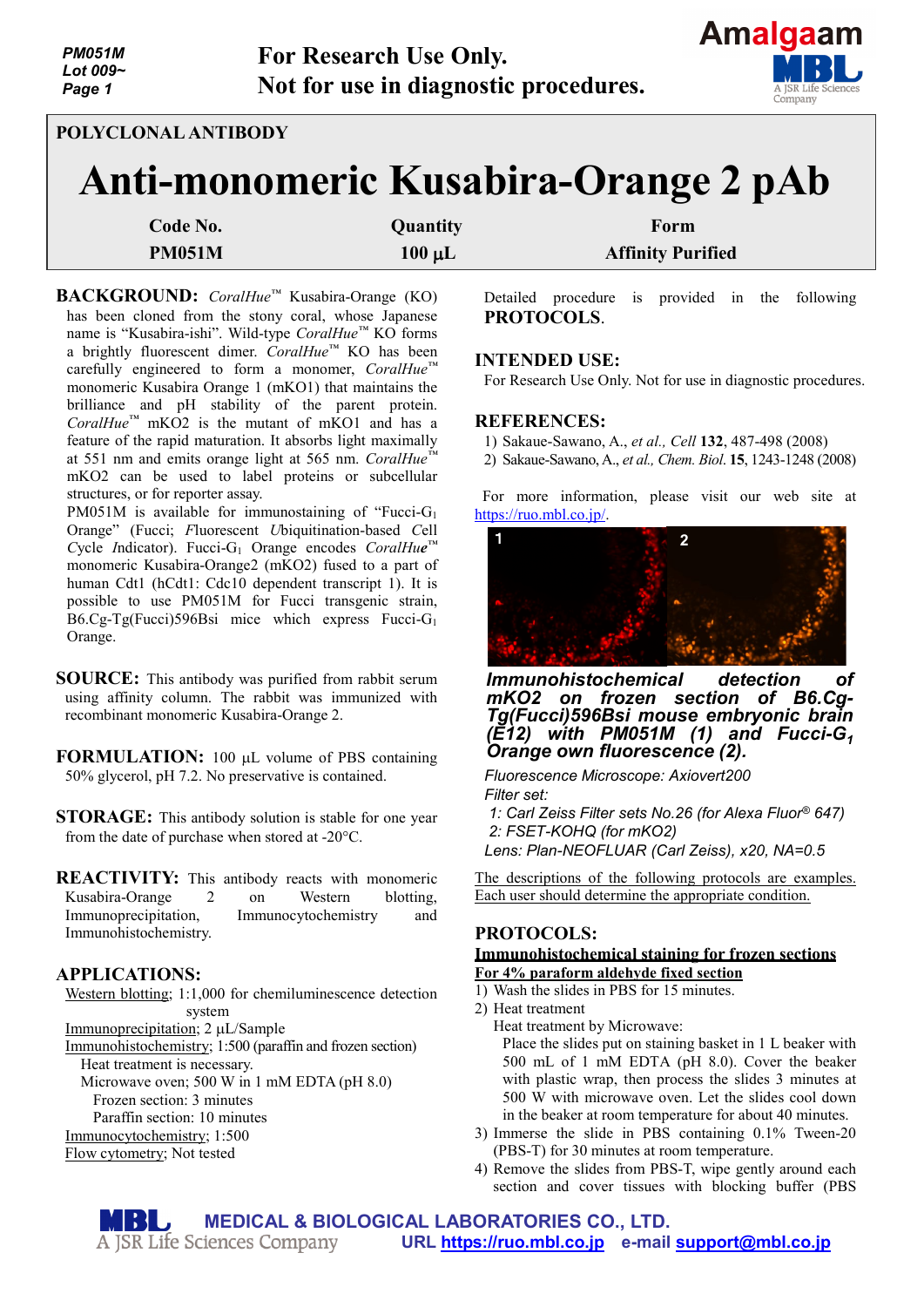containing 2% FCS, 0.1% Tween-20) for 5 minutes to block non-specific staining. Do not wash.

- 5) Tip off the blocking buffer, wipe gently around each section and cover tissues with primary antibody diluted with blocking buffer as suggested in the **APPLICATIONS.** Incubate the sections for 1 hour at room temperature.
- 6) Wash the slides 2 times in PBS-T for 5 minutes each.
- 7) Wipe gently around each section and cover tissues with 1:500 Alexa Fluor® 647 conjugated anti-rabbit IgG (Invitrogen; code no. A21245). Incubate for 30 minutes at room temperature. Wash as in step 6).
- 8) Wipe excess liquid off the slide but take care not to touch the section. Never leave the section to dry.
- 9) Promptly add mounting medium onto the slide, then put a cover slip on it.



*Immunohistochemical detection of mKO2 in paraffin embedded section of B6.Cg-Tg(Fucci)596Bsi mouse embryonic brain (E12) with PM051M.*

#### **Immunohistochemical staining for paraffin-embedded sections**

- 1) Deparaffinize the sections with Xylene 3 times for 3-5 minutes each.
- 2) Wash the slides with Ethanol 3 times for 3-5 minutes each.
- 3) Wash the slides 3 times in PBS for 3-5 minutes each.
- 4) Heat treatment
	- Heat treatment by Microwave:

Place the slides put on staining basket in 500 mL beaker with 500 mL of 1 mM EDTA (pH 8.0). Cover the beaker with plastic wrap, then process the slides for 10 minutes at 500 W with microwave oven. Let the slides cool down in the beaker at room temperature for about 40 minutes.

- 5) Remove the slides from the 1 mM EDTA (pH 8.0) and cover each section with  $3\%$  H<sub>2</sub>O<sub>2</sub> for 10 minutes at room temperature to block endogenous peroxidase activity. Wash 3 times in PBS for 5 minutes each.
- 6) Remove the slides from PBS, wipe gently around each section and cover tissues with blocking buffer (20 mM HEPES, 1% BSA, 135 mM NaCl) for 5 minutes to block non-specific staining. Do not wash.
- 7) Tip off the blocking buffer, wipe gently around each section and cover tissues with primary antibody diluted with blocking buffer as suggested in the

#### **APPLICATIONS**.

- 8) Incubate the sections for 1 hour at room temperature.
- 9) Wash the slides 3 times in PBS for 5 minutes each.
- 10) Wipe gently around each section and cover tissues with Histostar™ (Rb) for Mouse tissue (MBL; code no. 8470). Incubate for 1 hour at room temperature. Wash as in step 9).
- 11) Visualize by reacting for 4 minutes with Histostar™ DAB Substrate Solution (MBL; code no. 8469) \*DAB is a suspect carcinogen and must be handled with care. Always wear gloves.
- 12) Wash the slides in water for 5 minutes.
- 13) Counter stain in hematoxylin for 1 minute, wash the slides 3 times in water for 5 minutes each, and then immerse the slides in PBS for 5 minutes.
- 14) Dehydrate by immersing in Ethanol 3 times for 3 minutes each, followed by immersing in Xylene 3 times for 3 minutes each. Now ready for mounting.





**1: Anti-mKO2 2: Fucci-G1 Orange 3: Transmission light**

## *Immunocytochemical detection of mKO2 in Fucci-G1 Orange transfected HeLa with PM051M.*

*Fluorescence Microscope: Axiovert200 Filter set: 1: Carl Zeiss Filter sets No.26 (for Alexa Fluor® 647) 2: FSET-KOHQ (for mKO2)*

*Lens: LD ACHROPLAN (Carl Zeiss), x40, NA=0.6*

## **Immunocytochemistry**

- 1) Culture the cells in the appropriate condition on a glass slide. (For example, spread  $1 \times 10^4$  cells for one slide, then incubate in a  $CO<sub>2</sub>$  incubator for one night.)
- 2) Wash the glass slide 2 times with PBS.
- 3) Fix the cells by immersing the slide in PBS containing 4% paraformaldehyde for 10 minutes at room temperature.
- 4) Wash the glass slide 2 times with PBS.
- 5) Immerse the slide in PBS containing 0.1% Tween-20 for 30 minutes at room temperature.
- 6) Add the primary antibody diluted with PBS containing 0.1% Tween-20, 2% FCS as suggested in the **APPLICATIONS** onto the cells and incubate for 1 hour at room temperature. (Optimization of antibody concentration or incubation condition is recommended if necessary.)